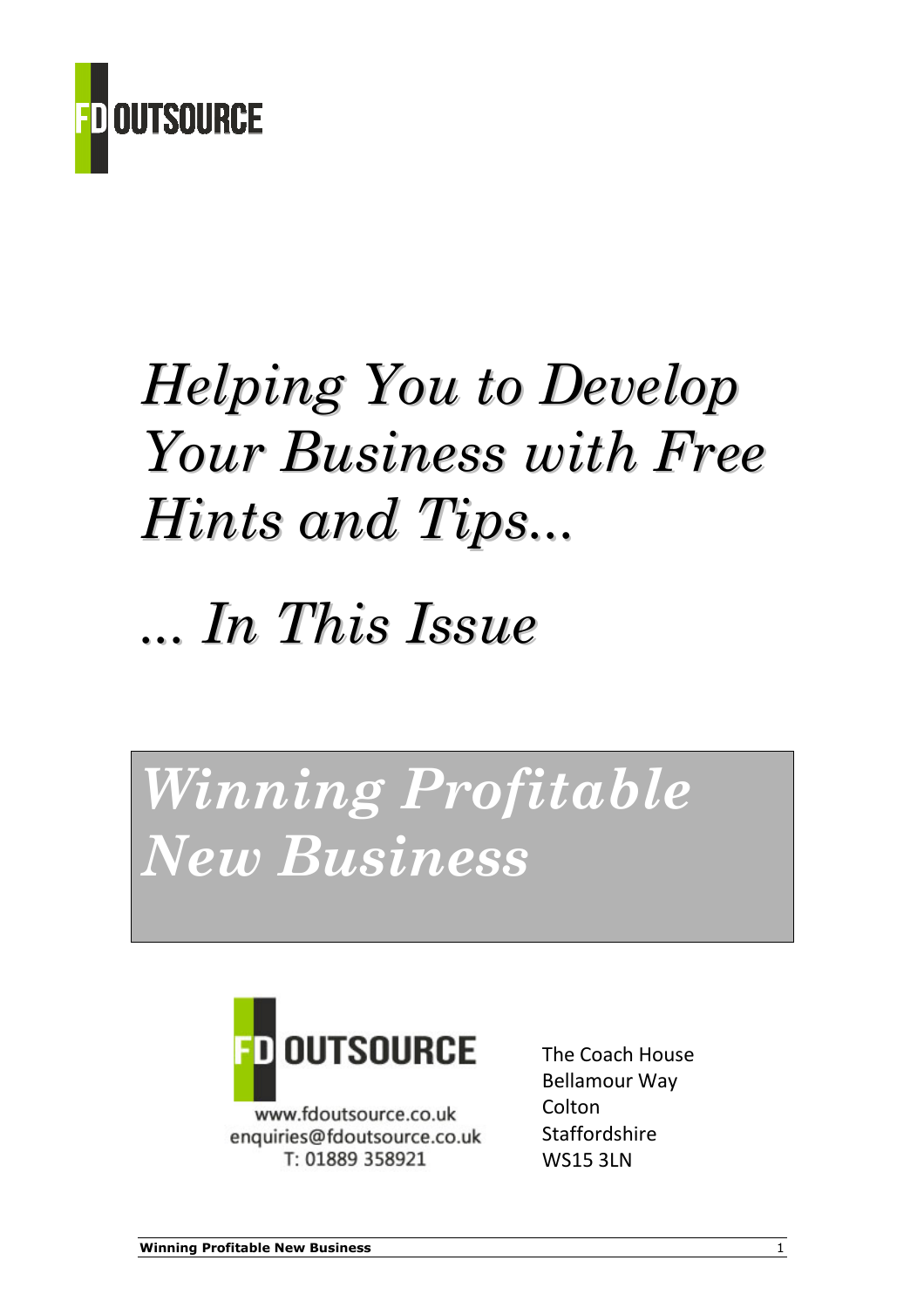# Winning Profitable New  $Business \Rightarrow$  Developing top line growth

### **Overview**

Winning profitable new business means increasing revenues without raising costs. Inevitably, issues such as the nature of the market and competitive rivalry complicate this challenge.

There are in fact three dominant forms of rivalry – three ways that businesses compete for customers:

- Turning potential customers into actual customers.
- Capturing rivals' customers while keeping your customers from switching to rivals.
- Competing for sales to shared customers who are not exclusively with you or anyone else.

There is a significant variation and even misunderstanding about what it is that leaders do to win profitable new business. Clearly, there are differences between organisations and industries, but the essence remains the same:

- Ensure that the organisation gives a high priority and sufficient resources to generating profitable new and repeat business.
- Focus on proactively understanding and meeting the needs of current and potential customers. This means keeping customers – current and potential, internal and external – in your thinking when making decisions.
- Instill a passion for excellent customer service across the organisation. In practice, this means ensuring that people continuously understand and adapt to changing customer needs.

### Benefits of winning new business

Every business, however illustrious its history or brand and however many assets it has, is only as strong as its next three months' order book. In other words, sales matter. This may seem obvious, yet it is easy within major corporations to become complacent and think that sales will always flow in. History is littered with examples of organisations that failed to work at winning new business and that withered away as their customers departed to competitors. Other reasons why new business is important is because:

- It provides the cash and momentum to develop new products, enter new markets and become even more competitive.
- It starts building the lifetime value of the client, with brand new clients providing cross-selling opportunities.
- It denies competitors, while generating cash and strengthening your position own relative to other businesses.
- It enhances the long-term value of the business.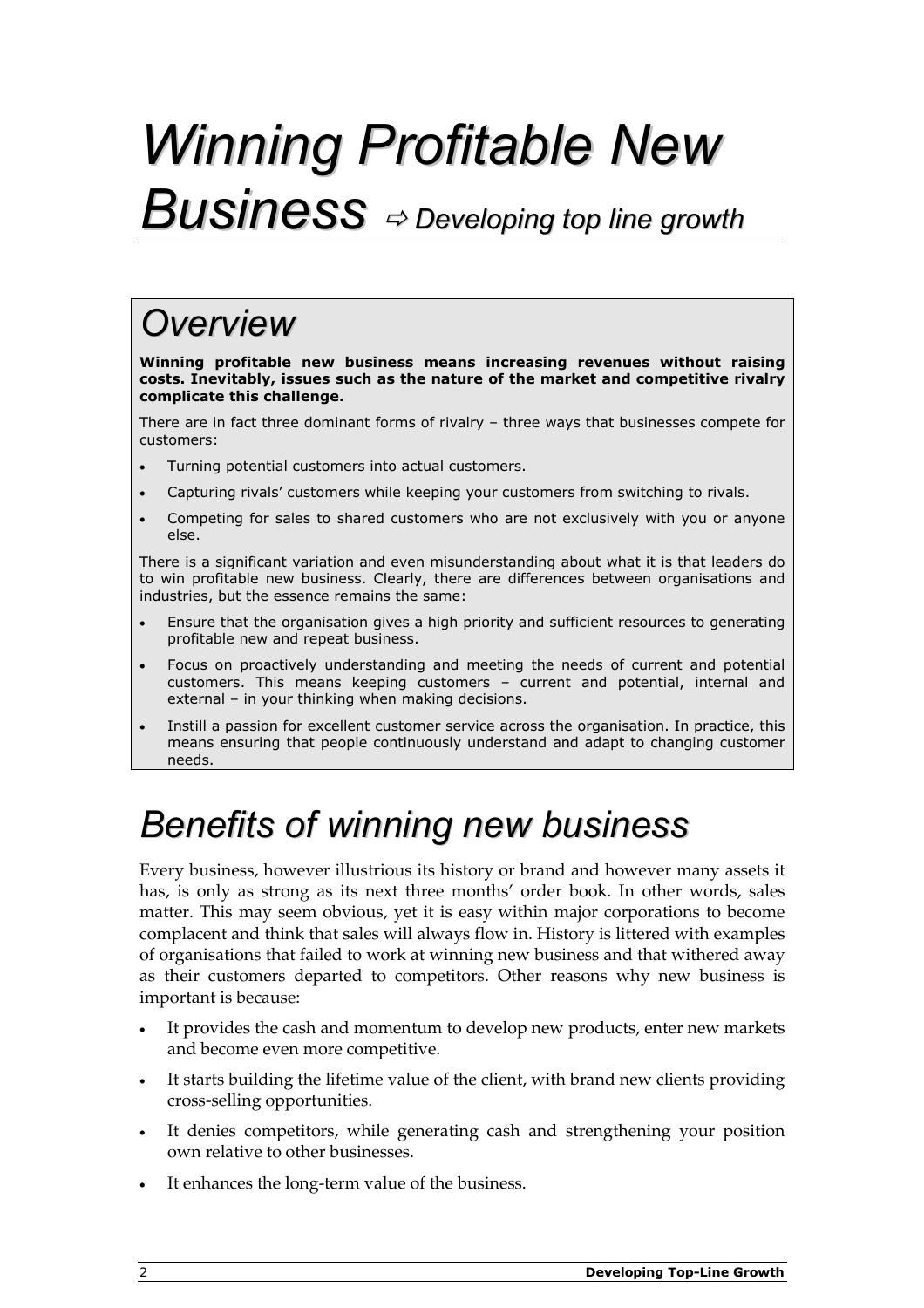• It motivates and encourages people, validating the work that everyone in the business is doing. We are all in the business of working effectively so that we can attract new business – and succeeding at this breeds success.

### Action checklist: applying effective sales techniques to win new business

Ask members of your team to discuss the best sales approach and then use this to inform the marketing and sales strategy. It may result in winning new business or it may simply raise awareness of customer issues amongst team members, either way, it is valuable. Although by no means intended as an exhaustive list, the following techniques can be particularly powerful; however, they have their disadvantages.

| Sales technique                                                                                                                                                                                                                                                                                                                                                                                                                                                                                                      | <b>Advantages</b>                                                                                                                                                                                                                                                                                                                                                                                                                                                                                                                                                                                                                                                                                          | <b>Disadvantages</b>                                                                                                                                                                                                                                                                                                                                                                                                                                                       |
|----------------------------------------------------------------------------------------------------------------------------------------------------------------------------------------------------------------------------------------------------------------------------------------------------------------------------------------------------------------------------------------------------------------------------------------------------------------------------------------------------------------------|------------------------------------------------------------------------------------------------------------------------------------------------------------------------------------------------------------------------------------------------------------------------------------------------------------------------------------------------------------------------------------------------------------------------------------------------------------------------------------------------------------------------------------------------------------------------------------------------------------------------------------------------------------------------------------------------------------|----------------------------------------------------------------------------------------------------------------------------------------------------------------------------------------------------------------------------------------------------------------------------------------------------------------------------------------------------------------------------------------------------------------------------------------------------------------------------|
| <b>Direct selling</b><br>This can be in the form of key<br>account management, telephone<br>selling as well as sales<br>representatives who generate<br>and/or follow up sales leads.                                                                                                                                                                                                                                                                                                                                | The seller:<br>Deals directly with the<br>$\bullet$<br>customer and has the<br>greatest level of information<br>and control.<br>Can target different sectors.<br>$\bullet$<br>Can directly influence sales<br>$\bullet$<br>volumes to match capacity.<br>Can understand where<br>$\bullet$<br>additional resources need to<br>be focused: for example,<br>whether the problem is<br>generating or converting<br>sales leads.<br>Can use customer contact to<br>$\bullet$<br>enhance products and the<br>overall offer to the customer,<br>improving and entrenching<br>their market position.<br>Costs can be controlled to an<br>$\bullet$<br>extent, as staff can be paid<br>on commission, according to | Most of these arise from the fact<br>that direct selling is people<br>intensive, for example:<br>People can leave, taking key<br>$\bullet$<br>accounts to competitors.<br>People can be expensive to<br>$\bullet$<br>train and remunerate; this is<br>particularly significant if there<br>is a seasonal element to the<br>business.<br>Customers can resent and<br>$\bullet$<br>react against what they<br>perceive as intrusive 'hard-<br>sell' techniques.              |
| <b>Network marketing</b><br>This has been developed into a<br>surprisingly sophisticated<br>technique, but in essence it<br>involves a person selling to their<br>network of contacts.<br><b>Public relations and</b><br>communications<br>This involves profile-raising<br>activities to raise awareness of<br>the product and its benefits. A<br>common example is exposure in<br>the media that is not perceived<br>as 'self-serving' advertising,<br>such as articles, reviews and<br>independent commendations. | results.<br>Low cost.<br>$\bullet$<br>In theory, high sales volumes<br>$\bullet$<br>can be generated very<br>quickly.<br>A profitable, self-sustaining<br>$\bullet$<br>network can be established.<br>Low cost.<br>$\bullet$<br>Particularly effective, as it<br>$\bullet$<br>reaches a wide audience -<br>but can be targeted by<br>reaching the right media<br>channels.                                                                                                                                                                                                                                                                                                                                 | Finding customers who are<br>$\bullet$<br>also willing to sell products<br>on is essential, and this can<br>be very difficult.<br>It only works for a limited<br>$\bullet$<br>range of products.<br>Awareness is not the same as<br>$\bullet$<br>selling - other factors often<br>need to be brought to bear to<br>close the sale.<br>The seller sends out the<br>$\bullet$<br>message but this may be<br>distorted by the media - the<br>seller rarely has final control. |
| Sales technique                                                                                                                                                                                                                                                                                                                                                                                                                                                                                                      | <b>Advantages</b>                                                                                                                                                                                                                                                                                                                                                                                                                                                                                                                                                                                                                                                                                          | <b>Disadvantages</b>                                                                                                                                                                                                                                                                                                                                                                                                                                                       |
| <b>Internet selling</b><br>This method has the advantage                                                                                                                                                                                                                                                                                                                                                                                                                                                             | Low cost.<br>$\bullet$<br>Universal and international.<br>$\bullet$                                                                                                                                                                                                                                                                                                                                                                                                                                                                                                                                                                                                                                        | Targeting the right customers<br>can be difficult: links with<br>other sites where potential                                                                                                                                                                                                                                                                                                                                                                               |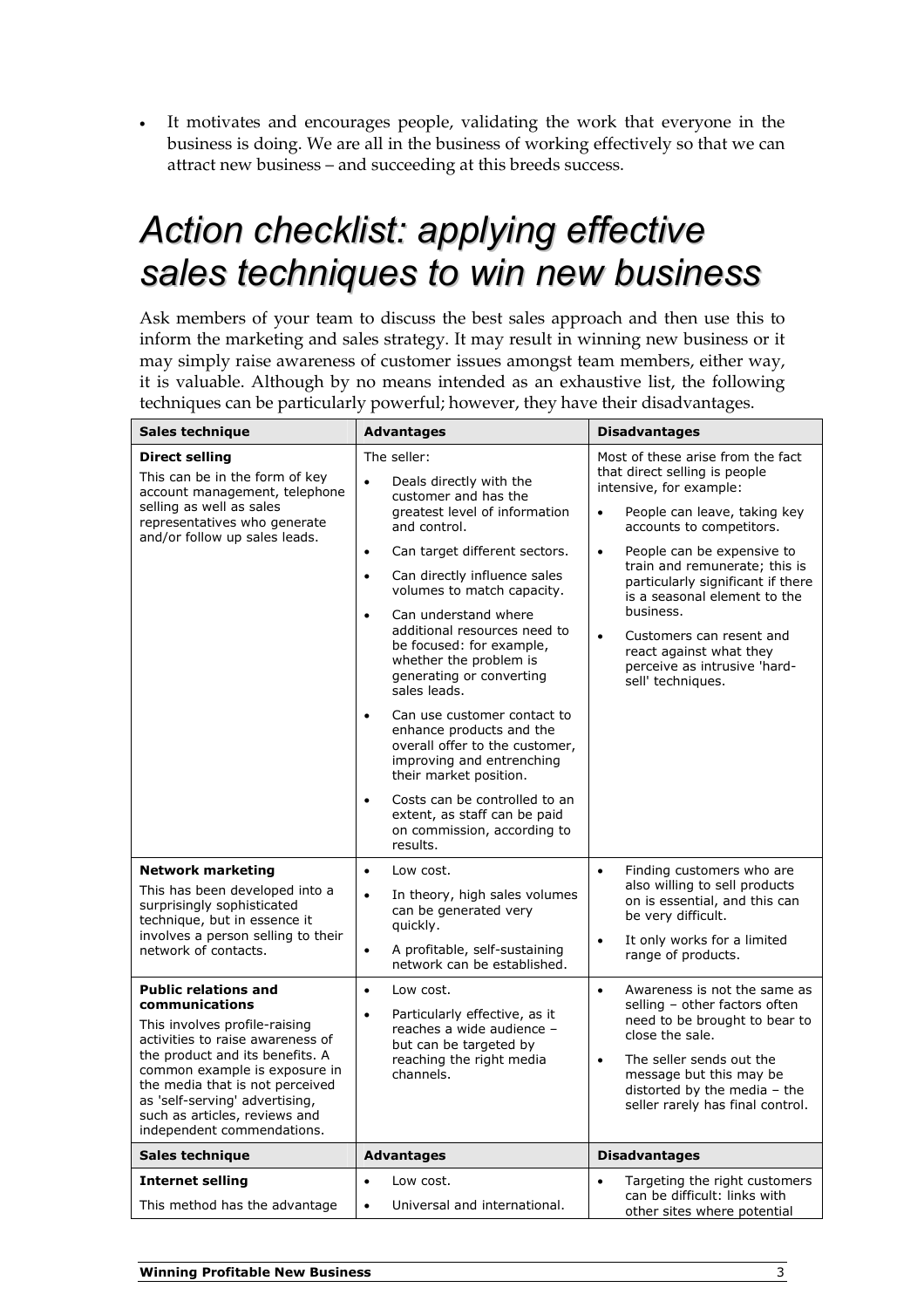| of being easy to change and<br>update, and it appeals both to<br>corporate and domestic markets.                                                                                                                                                                                                                           | Can make products look<br>$\bullet$<br>dynamic compared to other<br>sales channels.                                                                                                                                                                                                                             | customers may go is vital.                                                                                                                                                                                                                                                                                         |
|----------------------------------------------------------------------------------------------------------------------------------------------------------------------------------------------------------------------------------------------------------------------------------------------------------------------------|-----------------------------------------------------------------------------------------------------------------------------------------------------------------------------------------------------------------------------------------------------------------------------------------------------------------|--------------------------------------------------------------------------------------------------------------------------------------------------------------------------------------------------------------------------------------------------------------------------------------------------------------------|
| <b>Database and direct mail</b><br>marketing<br>This method involves buying,<br>renting or otherwise amassing<br>contact details and information<br>about current and potential<br>customers so that they can be<br>directly targeted with sales<br>information and promotions<br>designed to have the greatest<br>appeal. | Offers can be selectively<br>$\bullet$<br>targeted and markets can be<br>tested to ensure maximum<br>cost-effectiveness.<br>Information can be built up<br>$\bullet$<br>about customers' preferences<br>and habits: this is directly<br>relevant when enhancing<br>existing products and<br>launching new ones. | Legal requirements affect the<br>$\bullet$<br>collation and use of<br>information held on<br>databases.<br>People often resent mailshots<br>$\bullet$<br>(and fax broadcasts) and are<br>often unimpressed.<br>The importance of analysis<br>$\bullet$<br>and follow up often means<br>that they can be expensive. |
| Sponsorship<br>Essentially this is selling by<br>association: a sponsor<br>associates themselves with a<br>cause, event or situation that<br>will appeal to their target<br>market.                                                                                                                                        | A powerful means of<br>$\bullet$<br>reinforcing the external<br>perception of the sponsoring<br>product or company.                                                                                                                                                                                             | Can be expensive.<br>$\bullet$<br>Control of the marketing<br>$\bullet$<br>message can be minimal.<br>There is no direct link with<br>$\bullet$<br>sales, and measuring<br>effectiveness can be difficult<br>(though not impossible).                                                                              |
| <b>Trade fairs</b><br>These provide a showcase for<br>new products, as well as an<br>opportunity to make new<br>contacts and to influence<br>external perceptions of the<br>business within the market.                                                                                                                    | Direct contact with customers<br>$\bullet$<br>and distributors.<br>An opportunity to impress<br>$\bullet$<br>potential customers.<br>An opportunity to gather<br>$\bullet$<br>details of potential clients.<br>A chance to inspect<br>$\bullet$<br>competitors.                                                 | Expensive and inconsistent -<br>$\bullet$<br>an event may be excellent<br>one year and poor the next.<br>It is an opportunity to look<br>$\bullet$<br>average or sub-standard next<br>to competitors.                                                                                                              |
| Special offer promotions and<br>sales incentives<br>These provide an excellent<br>means of launching products, as<br>well as regenerating interest.<br>They also provide a means of<br>direct selling, as well as market<br>testing products and gathering<br>detailed market intelligence.                                | Popular, appealing and<br>$\bullet$<br>responsive.<br>$\bullet$<br>They offer the opportunity to<br>appear innovative and<br>attentive and to reinforce<br>whatever perception the<br>seller wishes to promote.                                                                                                 | Can seem gimmicky.<br>$\bullet$<br>Success may be short-lived, if<br>$\bullet$<br>customers are only interested<br>because of the offer.<br>They can reduce profitability<br>$\bullet$<br>- not only do they need to be<br>marketed but there needs to<br>be an additional incentive for<br>customers.             |

### Avoiding problems

- View the product offer from the customer's perspective what will attract them and what objections might you need to counter?
- Consider what matters to each individual customer, binding customers to your product through flexible and appealing initiatives such as loyalty schemes.
- Avoid basing your decisions on flawed assumptions about customers. Sustaining a productive dialogue with customers is much more beneficial, giving more insights of a higher quality.
- Share customer information throughout your organisation to help co-ordinate activities and decisions. Remember that discussions with colleagues and others involved in key decisions (e.g. distributors) can be invaluable in ensuring success.
- Act quickly and decisively to impress and reassure customers.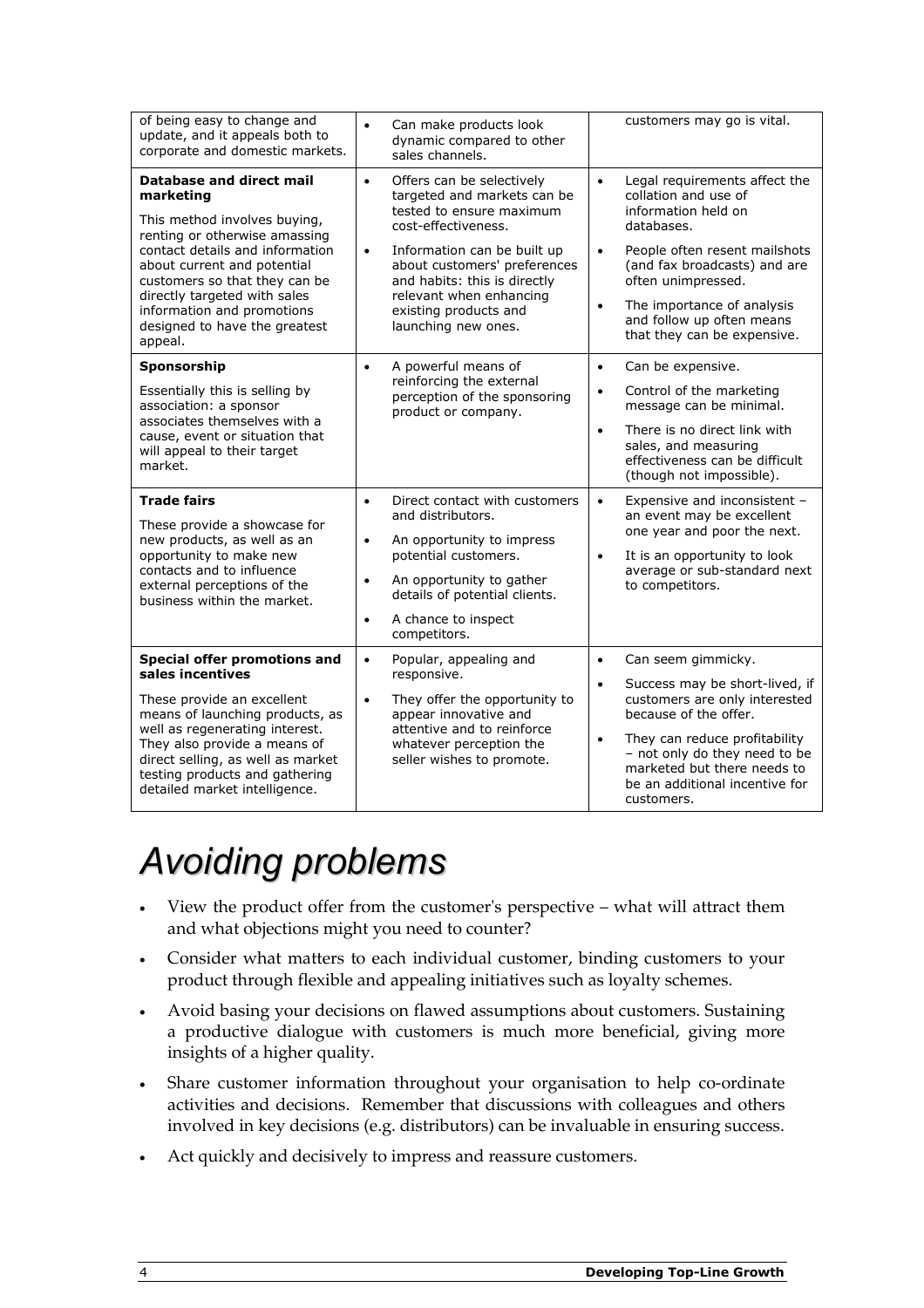## Key questions

- Where is the 'low-hanging fruit' revenue-generating ideas that can be implemented quickly and inexpensively and customers that can be persuaded to buy relatively easily?
- What do other businesses do to boost sales?
- What is the message and how well is it getting across? How could the message and its delivery be improved? In particular, what are the benefits of the product and how do we match these to different customer groups?
- Are you using the most effective sales channels? Products often fail to achieve their potential because they fail to get the message to the right people in the right way.
- Would a marketing event work? If so, what form should this take?
- Would a special offer be appropriate or valued?
- Is pricing an issue? Are you charging too much or too little? Are your discounts driving sales or needlessly giving away revenue and an air of desperation?

### Dos and don'ts

Do:

- Prioritise potential new customers, segment your market and qualify your leads.
- Consider how best to convert each potential customer (or groups of customers) into actual business.
- Make sure that your product is distinctive, attractive and different, and that your customers view your product in an appealing, compelling way.
- Consider why customers will buy your product. Understand your product's benefits and match these with customer needs.
- Talk to your customers, understand them and help them to understand you.
- Consider how other parts of your business could help you win new business.

Do not:

- Focus on the wrong target markets or fail to adequately segment the market.
- Think selling is the sole responsibility of the sales force.
- Lose patience converting leads can be a difficult, lengthy process.
- Ignore pricing make sure it is consistent, competitive and reasonable in the eyes of the customer.
- Hesitate delaying could jeopardise the sale. Be confident in the quality of your product and its benefit to the customer.

### Things you can do

#### Sell

This involves the following process and techniques: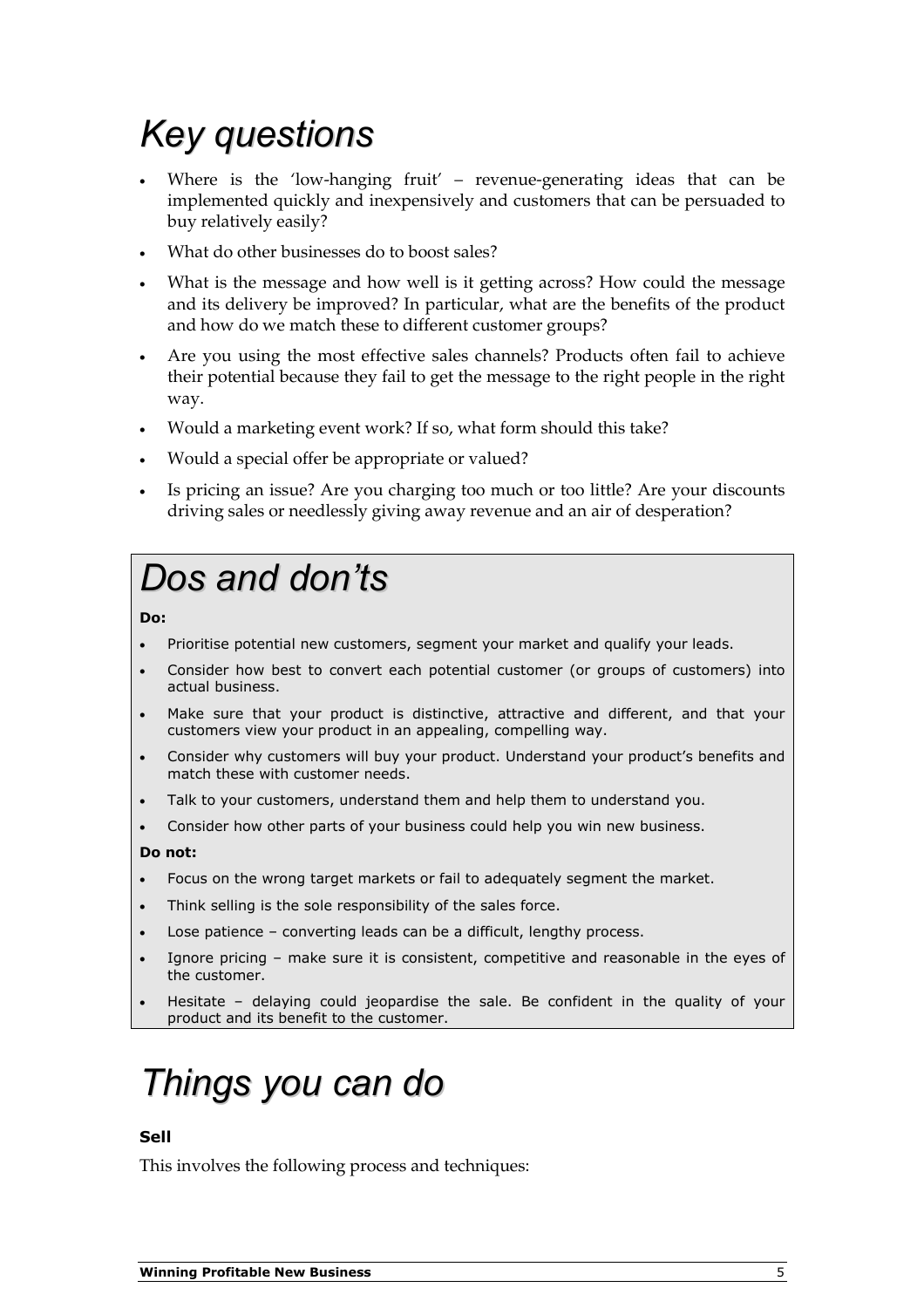- 1. Plan your approach from the buyer's perspective. If you can, test your understanding of the most important issues facing your customer. Whether in person or in the form of written communication, you should make your customer feel important by relating your product to their key objective.
- 2. Create a sense of urgency, encouraging the customer to act now. This can be achieved by demonstrating that conditions beyond the control of both of you are changing. Show how these changes may affect your customer, and indicate that you have a potential solution.
- 3. Maintain and build your customer's interest by outlining the benefits that they will gain from using your services. When meeting customers in person, it is also worth checking that these are regarded as benefits and that their worth is appreciated. It can help to link the benefits logically to prove that if one is achieved then the others will follow as a consequence, and show that the final benefit in your chain of logic is the customer's key objective.
- 4. Tell your customer all that they need to know about your product, in sufficient detail. If you are meeting with the customer in person and lose their attention, then:
	- Stop talking and wait for your customer to speak.
	- Listen actively and demonstrate this by repeating a key idea in your own words.
	- Deal with any problems.
	- Continue when you are convinced that the customer is satisfied and ready to listen.
- 5. Ask for the order this is best done by simply asking. It may be useful to look for buying signals (such as the customer giving approving nods or developing your ideas) and move straight to the order request.

#### Co-operate and network with colleagues across the business

- Discuss with your manager who would be the best people to involve in a sales network.
- Decide the purpose of the sales network it may be helpful to launch this initiative if there is a specific sales initiative to use as a catalyst.
- Contact colleagues, explain the benefits and arrange to meet (or conference call).
- Find out from your team the benefits that they would like to see from this network.
- Prepare a list of target customers that may be interested in products from other Group businesses, and organise joint sales initiatives.

#### Build a sales culture that generates increased revenues

- Run an internal sales programme highlighting who your customers are (customer segments) and what they value, as well as your sales strategy.
- Brainstorm ideas with team members to generate increased sales. Prioritise each idea and assign someone to lead its implementation.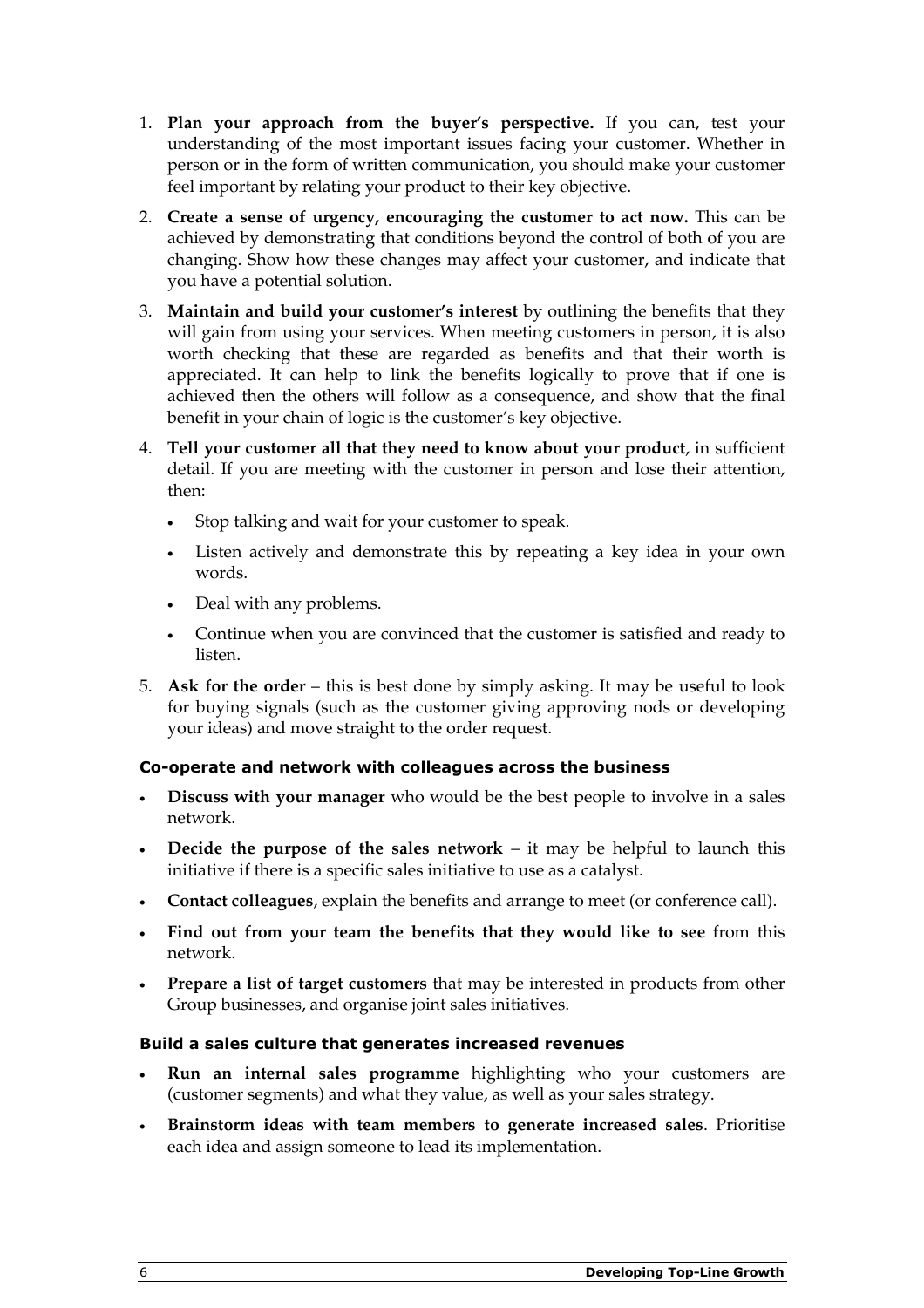- Discuss with your manager the organisation of the team. Consider whether roles and objectives should be adjusted to provide a greater focus on current as well as potential customers.
- Adjust team meeting agenda to include sales reports.
- Ensure that customer information regularly flows to everyone in the team, and allow people the opportunity to comment. This may elicit ideas for improvement or suggestions for ways in which you can build on successes.

#### Review the effectiveness of past sales and marketing techniques

- Which technique worked best? For example, measure the marketing efficiency for each technique. (This is sales revenue divided by marketing expenses. So, if you spend US\$1,000 on marketing and generate US\$10,000 revenue as a result, then your marketing efficiency is 10; for every \$1, spent \$10 is generated.)
- Why did it succeed? This can be explained by focusing on customer segmentation: it may be that the features of the campaign matched the needs of the target market.
- Review prices and discounts and find out if you are giving away discount unnecessarily. Conversely, you may have the opposite problem – pricing too

high. Price is a powerful sales tool, ensure you are using it effectively. It can help to organise a trial offer to test different approaches, before committing too much expense.

Develop a competitor database so you understand your competitors' weaknesses and strengths. As well as informing people of your sales plan, relevant information should also be communicated to everyone dealing with customers, so they know why your products are preferable.

#### Organise a sales briefing with non-sales staff

They may not be directly involved in selling but they know the products and are

passionate about the business. Their ideas and observations could prove to be a valuable source of inspiration.

#### Match your style to the customer

You can meet different personal needs and build rapport by matching your approach to each customer. Here are some specific suggestions to use when meeting with customers.

- 1. Fast pace with priority on facts:
	- Be business-like and focus on the job at hand.
	- Use results facts and focus on the bottom line.
	- Ask open and closed questions that focus on the customer's desired results and time constraints.
	- Present quick, concise analyses of their needs and your solutions.
- 2. Fast pace with priority on feelings: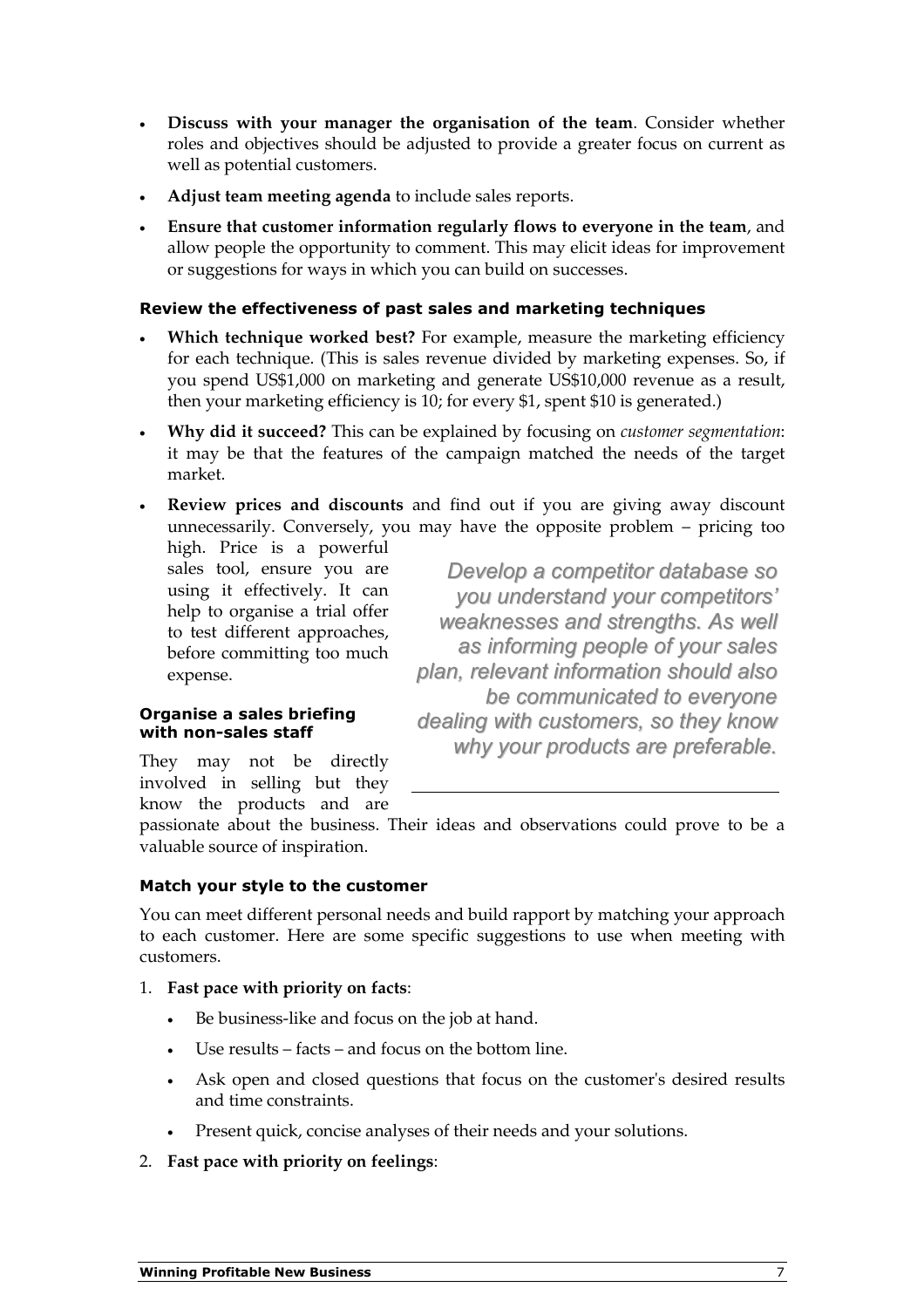- Speak with friendly enthusiasm and let the customer set the conversational pace.
- Ask open questions that explore their motivations and expectations.
- Intermingle business-related questions with social questions.
- Emphasise uniqueness, innovation, excitement and saving of effort.

#### 3. Slow pace with priority on facts:

- Speak slowly and accurately.
- Ask open and closed questions that clarify the customer knowledge and objectives.
- Emphasise logic, accuracy, value, quality and reliability.
- Provide logical options with documentation. Give them time and data to analyse their options.

#### 4. Slow pace with priority on feelings:

- Speak in a relaxed, warm and informal manner. Show tact and sincerity.
- Ask open questions that draw them out, especially about sensitive issues.
- Work with the customer to find solutions to their needs. Provide personal direction and assurance.
- Ask for feedback.

Think about an external or internal customer with whom you have an awkward or uneasy relationship. Identify this customer's preferences. Are they fast or slow? Are they fact or feelings? Also, identify two or three specific things you will do the next time you interact with this customer to match their personal preferences.

#### Gather customer feedback

This can be done by:

- Looking for opportunities to talk informally to customers.
- Following up on sales to see what happened post-sale.
- Exploring in detail why individual customers went elsewhere.
- Using customer feedback as evidence in making internal recommendations.

#### Exceed customer expectations

Exceeding customer expectations can help you to sell them new products; it also makes it more likely that they will tell their contacts, bringing potential new business. Once you know what a customer values, you can add value by:

- Keeping the customer informed.
- Delivering the product before the agreed deadline.
- Saving the customer time.
- Making things easier for the customer.
- Personalising service.
- Helping the customer learn.